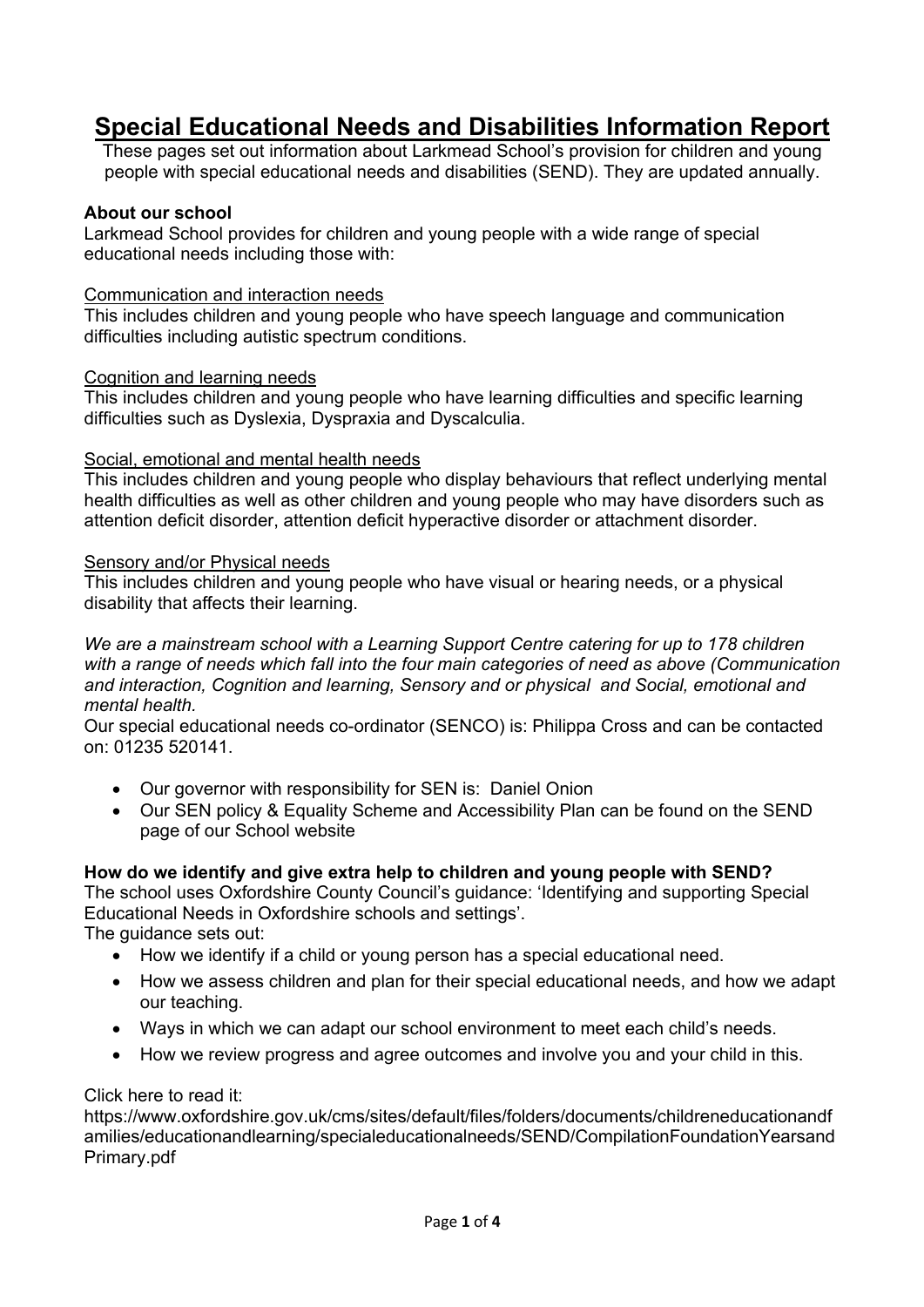https://www.oxfordshire.gov.uk/cms/sites/default/files/folders/documents/childreneducationandf amilies/educationandlearning/specialeducationalneeds/SEND/CompilationSecondarySchoolsG uidance.pdf

## **How do we work with parents and children/young people?**

We will always contact parents if we have a concern that a child or young person may have a special educational need.

We work closely with children and young people with SEND and their parents to agree outcomes and how we will all work towards these, and then to review progress. We do this: *by termly meetings, in line with parent evening meetings, scheduled phone calls, via email E.t.c.*

There are also opportunities for parents and children to contribute to our policies on SEN and Equality. We do this by *parent focus groups, Student Voice, young people's consultation activities, pupil and parental questionnaires E.t.c.*

## **Adapting the curriculum**

We offer a broad and balanced curriculum for all children and young people including those with SEND. Details are published on the school website. The way we adapt this for children with SEN and disabled children is set out in the School Accessibility Plan, which can be found on the Policies & Procedures page of the school website.

We have a clear process by which we identify pupils who require additional support. which is based on a needs led model. This enables us to identify, map and roll out intervention programmes for pupils in Key stage 3 and 4 which are evidence based and time specific which are monitored and reviewed.

We offer a certified course Foundation Learning for years 8 -11 and a vocational course for years 10 and 11 which build on pupils' literacy and numeracy skills in a functional way.

Where appropriate an extended work experience placement or alternative vocational training may be considered in Years 10 and 11.

## **What expertise can we offer?**

- Our SENCo is a qualified teacher.
- All staff have basic awareness level training in recognising and supporting pupils with communication and interaction difficulties and specific learning difficulties including Dyslexia.
- We have staff who have received enhanced training in supporting pupils literacy needs, social interaction skills and physical needs.
- Teaching assistants are trained to support the particular needs of the children they work with.
- Our SEND Governor has completed the Code of Practice training for Governors.

We also have access to a range of specialist support services including

- Special Educational Needs Support Service, who support children with communication and language, sensory and physical needs (SENSS)
- Child and Adolescent Mental Health Services (CAMHS)
- Oxfordshire School Inclusion Team
- Therapy services
- Early Intervention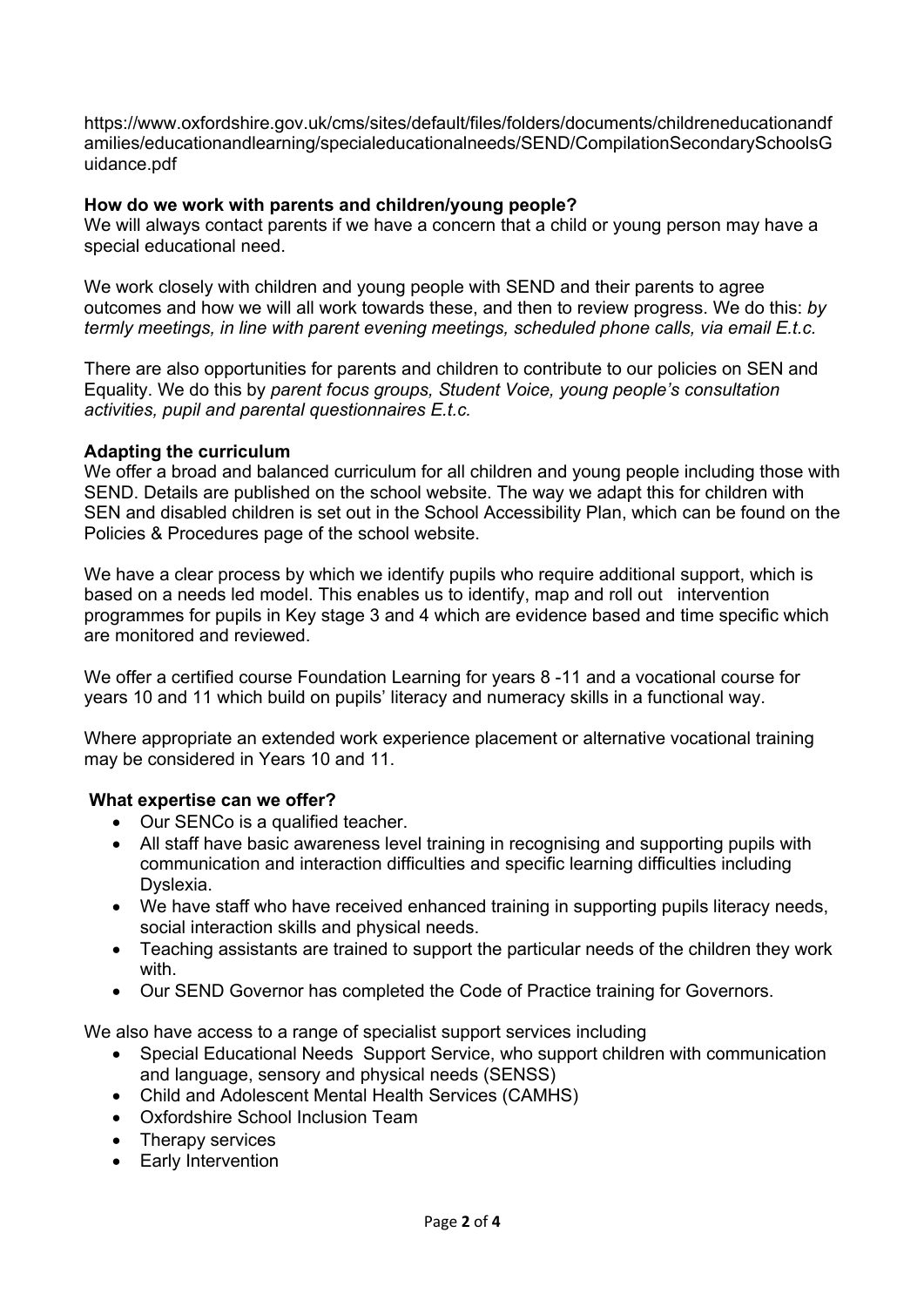## • Children's Social Care

Information about these services and what they offer can be found on the Oxfordshire County Council SEN web pages:

#### https://www.oxfordshire.gov.uk/cms/public-site/special-educational-needs-sen

We always discuss the involvement of specialist SEN services with parents first. We also work with other services and organisations that are involved with a family (with the family's permission).

#### **How do we know if SEND provision is effective?**

The progress of all children/young people is tracked throughout the school through Larkmead's tracking and reporting system.

In addition, for children/young people with SEND we regularly review progress towards agreed outcomes assessing whether the support that's been in place has made a difference and what we need to do next. We evaluate this progress against age related expectations. This occurs through regular Raising Achievement Literacy and Numeracy panel meetings

When we run special intervention programmes for groups of children we assess how successful they have been and use that information to decide on how best to run them in the future. Information about how the Governing Body evaluates the success of the education that is provided for pupils with SEND is contained in the governors' annual SEND report located on the SEND page of the school website.

#### **How are children and young people with SEND helped to access activities outside of the classroom?**

All children and young people are included in activities and trips following risk assessments where needed and in accordance with duties under the Equalities Act 2010. We talk to parents and young people when planning trips so that everyone is clear about what will happen.

There is information about activities and events for disabled children and those with SEND in Oxfordshire in the Family Information Directory:

http://fisd.oxfordshire.gov.uk/kb5/oxfordshire/fsd/disabilities.page

Oxfordshire's accessibility strategy can be read at: http://schools.oxfordshire.gov.uk/cms/sites/schools/files/folders/folders/documents/SEN/guidanc e/Schools\_Accessibility\_Strategy.pdf

## **What do we do to support the wellbeing of children/young people with SEND?**

All children have the opportunity to share their views through Larkmeads school council representatives (Student Voice), Student questionnaires and support and guidance from staff within the Learning Support Centre, Pastoral Support Department and Counselling service